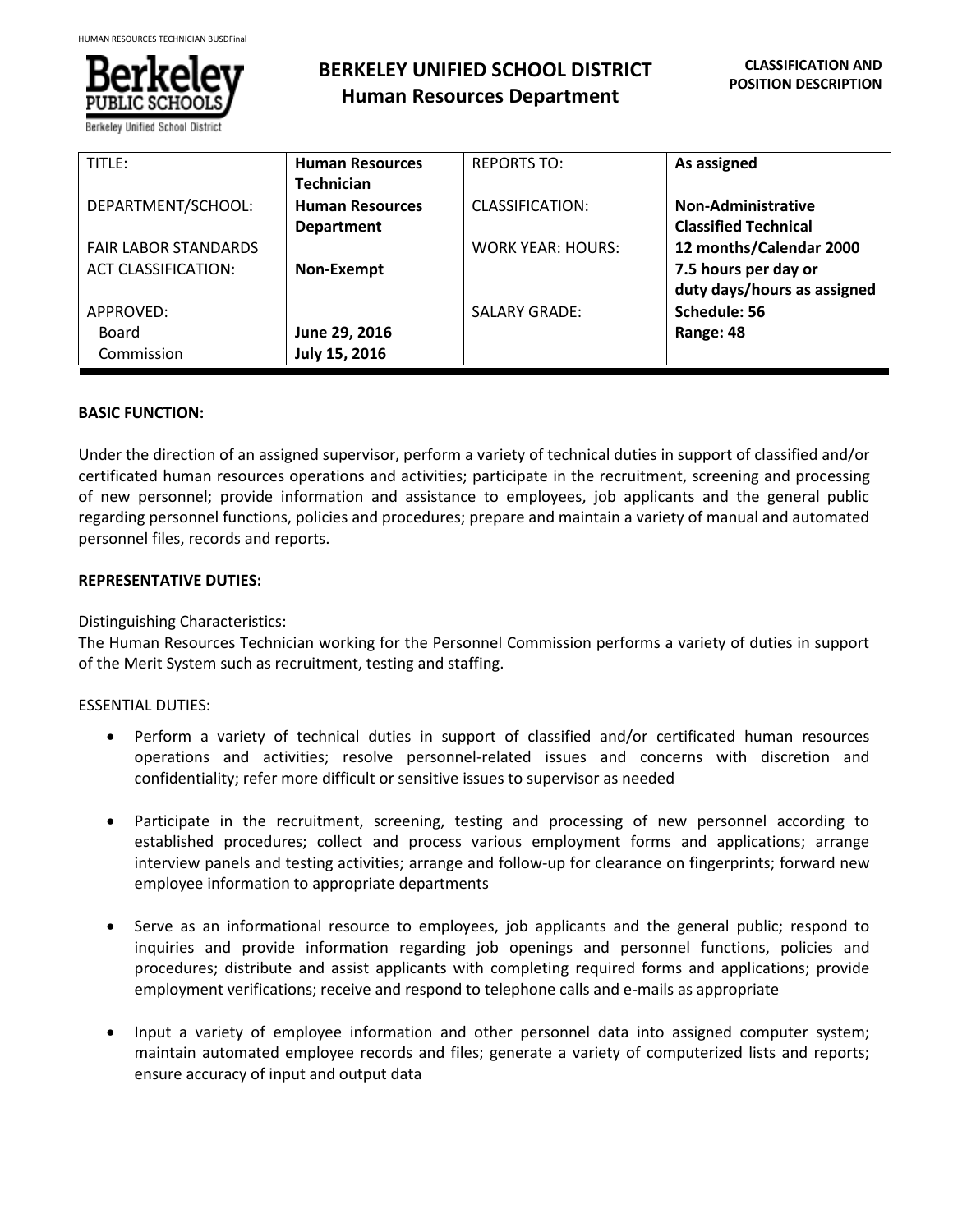- Establish and maintain a variety of personnel files and records according to established policies and procedures; update records and files with employee information, position control number, job location, job assignment, payroll information, sick and vacation leaves, and other related information; prepare documents for Board approval
- Prepare and distribute announcements for job openings; place advertisements in various media; review applications for minimum qualifications and completeness; verify background information; notify candidates of testing and interviewing activities; compile and prepare interview packets; assure compliance with State and federal rules and regulations
- Provide information to new employees regarding vacation days, sick leave days, TB clearance, benefits and District rules and regulations; determine proper salary placement; monitor employee longevity and notify appropriate personnel of changes in salary step progression and benefits eligibility
- Utilize the computer and web-based substitute system as appropriate; locate and arrange for substitutes including long-term substitutes, limited term an provisional employees to cover employee absences or short term needs; assist District staff with securing substitute, limited term or provisional employees; input and maintain substitute, limited term, and provisional employee records; process substitute, limited term and provisional employee applications and assist with hiring substitute, limited term and provisional staff; troubleshoot system software problems as needed; train others in the proper use of the system
- Organize and coordinate the screening, testing, scoring, data collection and processing of classified and/or certificated applicants according to established Education Code, Merit Rules and human resources procedures; perform compliance tracking and reporting of classified provisional and limited-term vacancies; report discrepancies and compliance tracking discrepancies to designated administrator
- Process State disability and paid family leave claim forms; respond to inquiries from State of California examiners
- Input and track employee information in designated database/system; identify leave status; monitor leave dates and contact site supervisors to assure employees returned as scheduled; notify site supervisors of changes regarding duration of employees' leave of absence; process and file absence certificates; enter and monitor accrual of sick leave, personal leave, vacation and personal necessity leaves according to established time lines and guidelines
- Operate a variety of office equipment including a calculator, copier, fax machine, computer and assigned software
- Communicate with personnel and various outside agencies to exchange information and resolve issues or concerns; serve as an informational resource for employees regarding leave
- Compose a variety of correspondence including inter-office communications, lists, notices, forms, letters, memoranda and other materials; disseminate bulk mailings as requested
- Perform variety of clerical duties related to assigned activities such as answering phones, greeting visitors and duplicating materials as assigned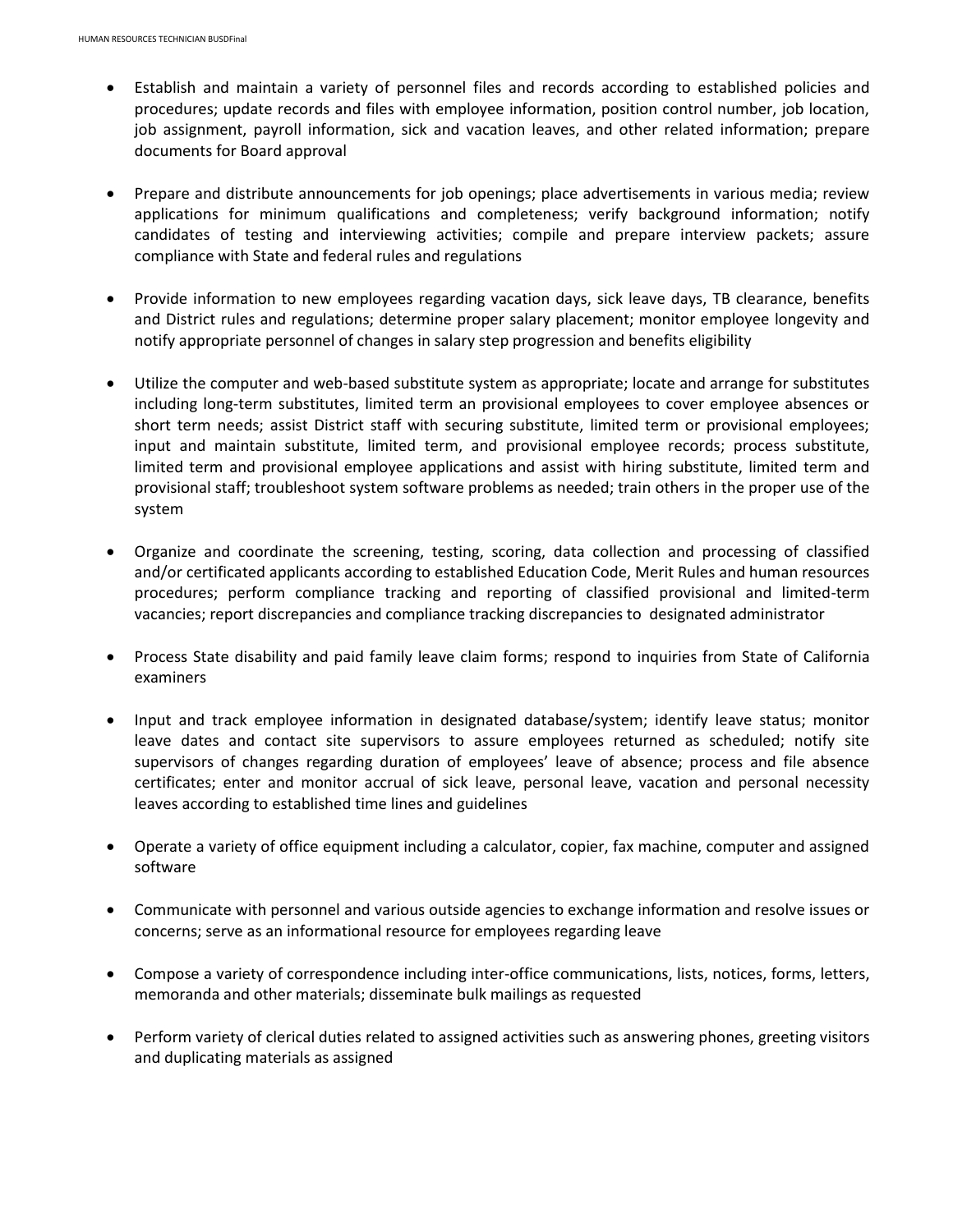OTHER DUTIES: Perform related duties as assigned

#### **KNOWLEDGE AND ABILITIES:**

#### KNOWLEDGE OF:

Human resources office functions, practices and procedures Practices and procedures related to classified and/or certificated personnel District contracts and bargaining units Applicable laws, codes, regulations, policies and procedures related to assigned human resources activities Operations, policies and objectives relating to human resources activities Record-keeping and report preparation techniques Correct English usage, grammar, spelling, punctuation and vocabulary Telephone techniques and etiquette Modern office procedures and record-keeping techniques Oral and written communication skills Interpersonal skills using tact, patience and professionalism Operation of a computer and assigned software Technical aspects of field of specialty Data entry and retrieval techniques

Mathematical computations

#### ABILITY TO:

Perform a variety of technical duties in support of human resources operations and activities Participate in the recruitment, screening and processing of new personnel Provide information and assistance to employees, job applicants and the general public regarding personnel functions, policies and procedures Prepare and maintain a variety of manual and automated personnel files, records and reports Prepare announcements for job openings and place advertisements Interpret, apply and explain rules, regulations, policies and procedures Distribute, screen and process employment applications and other personnel-related documents Maintain confidentiality of sensitive and privileged information Compose correspondence and written materials independently Keyboard or input data at an acceptable rate of speed Understand and follow oral and written instructions Operate a variety of office equipment including a computer and assigned software Communicate effectively both orally and in writing Establish and maintain cooperative and effective working relationships with others Meet schedules and time lines Complete work with many interruptions Determine appropriate action within clearly defined guidelines Make mathematical computations with speed and accuracy